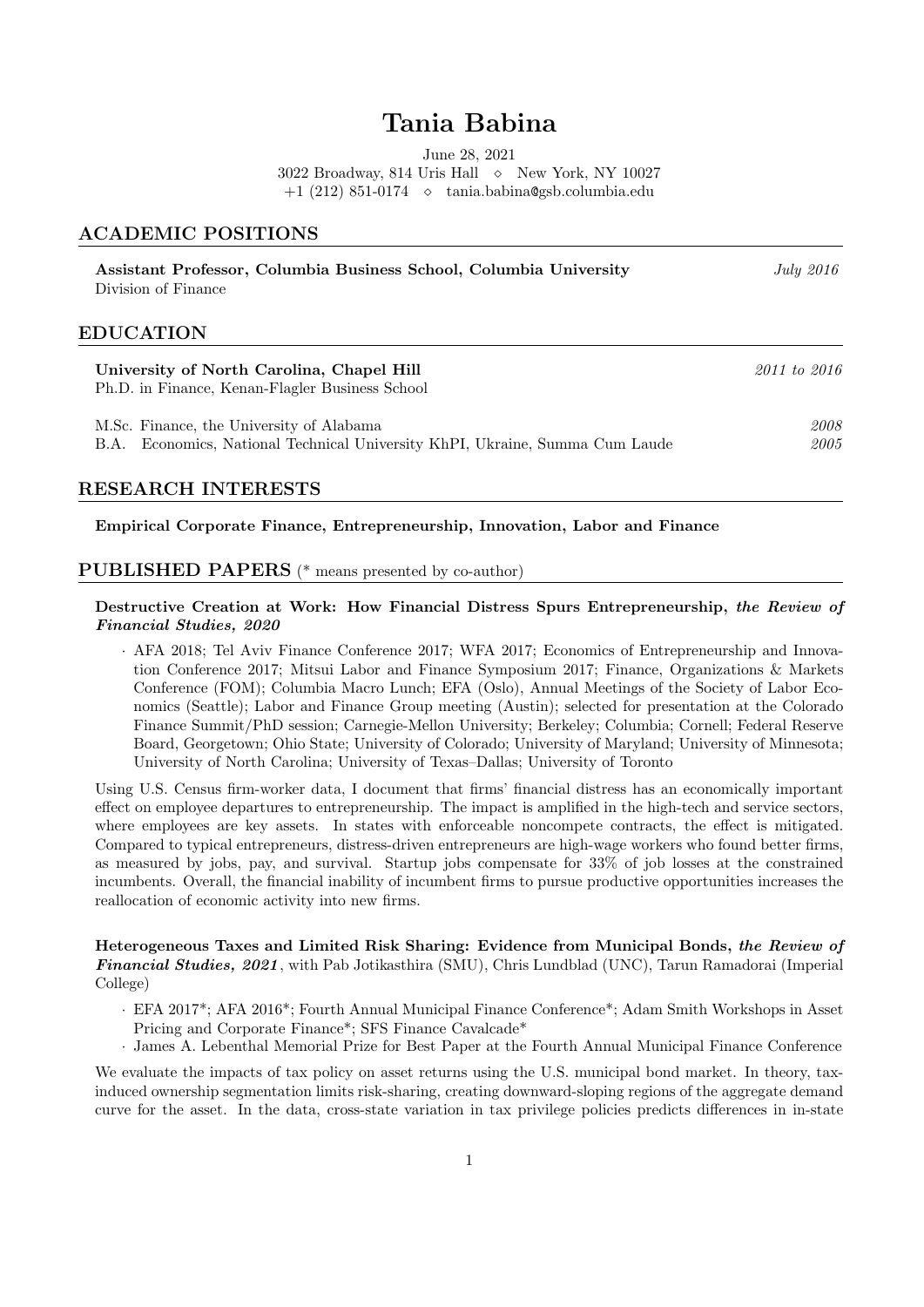ownership of local municipal bonds; the policies create incentives for concentrated local ownership. High tax privilege states have muni bond yields that are more sensitive to variations in supply and local idiosyncratic risk. The effects are stronger when local investors face correlated background risk and/or diminishing marginal non-pecuniary benefits from holding local assets.

### WORKING PAPERS (\* means presented by co-author)

#### IPOs, Human Capital, and Labor Reallocation, with Paige Ouimet (UNC), Rebecca Zarutskie (Board)

· Texas Finance Festival; Columbia; SEC; Tuck Private Equity and Entrepreneurship Research Conference 2017; Cavalcade 2017; HBS-Entrepreneurship; Changing Role of Stock Markets in Capital Formation - NYU 2017\*; AFA 2017; Annual Meetings of the Society of Labor Economics (Seattle)\*; NBER Entrepreneurship Working Group; Darden & Cambridge Judge Entrepreneurship and Innovation Research Conference\*

We examine the human capital of IPO-filing firms and how going public affects their labor force. IPO-filing firms have high average wages and limited industrial diversification. Moreover, we document that a successful IPO increases departures of high-skilled employees to startups and diversification though employment growth in non-core industries. While IPOs do not significantly affect earnings growth of pre-IPO workers, post-IPO hires receive larger earnings increases upon joining. These results are most consistent with agency mechanisms associated with the transition to public ownership. Overall, going public has significant implications for the firms' overall labor force, the firm, and labor reallocation.

#### Entrepreneurial Spillovers from Corporate R&D, with Sabrina Howell (NYU)

· WFA; AEA 2019\*; NBER-Corporate Finance; Texas Finance Festival\*; Southern California Private Equity Conference\*; Five-Star NYU; Stanford Financing of Innovation Summit; LBS Summer Symposium; UW Summer Finance Conference; Yale Junior Conference; WFA-AFFECT\*; Junior Entrepreneurial Finance and Innovation Workshop; Duke\*; Columbia; Junior Entrepreneurial Finance and Innovation Workshop 2017\*; Center for Economic Studies - Census Bureau; CEAR\*; Northwestern\*

This paper offers the first study of how changes in corporate R&D investment affect labor mobility. We document that increases in firm R&D have no measurable effect on employee mobility to other incumbent firms or on exit from employment, but do spur employee departures to join the founding teams of startups. These startups are more likely to be outside the R&D-investing employer's industry, suggesting that the ideas moving via employees to startups would impose diversification costs on the parent. These startups also likely generate substantial spillover benefits, as they are more likely to be VC-backed, high-tech, and high-wage.

Pay, Employment, and Dynamics of Young Firms, with Chris Moser (Columbia), Wenting Ma (UNC-Econ), Paige Ouimet (UNC), Rebecca Zarutskie (Board)

· AEA 2021; AFA 2019; FIRS\*; Society of Labor Economists (SOLE)\*; Mitsui Labor and Finance Symposium; Junior Entrepreneurial Finance and Innovation Workshop; UNC Kenan Institute Frontiers of Entrepreneurship; Dartmouth<sup>\*</sup>; HEC<sup>\*</sup>; Barcelona GSE Entrepreneurship<sup>\*</sup>

Why do young firms pay less? Using confidential microdata from the US Census Bureau, we find lower earnings among workers at young firms. However, we argue that such measurement is likely subject to worker and firm selection. Exploiting the two-sided panel nature of the data to control for relevant dimensions of worker and firm heterogeneity, we uncover a positive and significant young-firm pay premium. Furthermore, we show that worker selection at firm birth is related to future firm dynamics, including survival and growth. We tie our empirical findings to a simple model of pay, employment, and dynamics of young firms.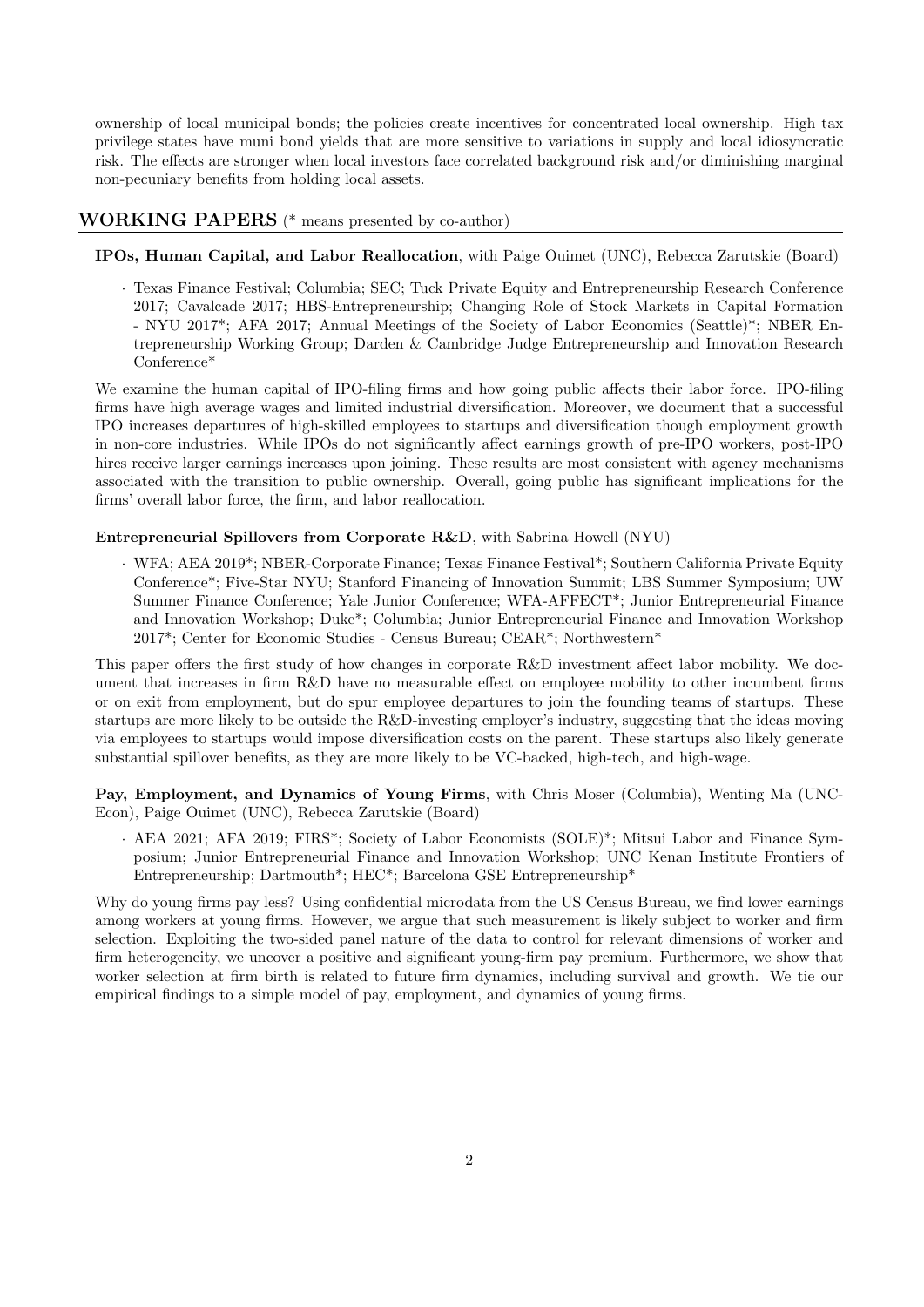Crisis Innovation, with Asaf Bernstein (Colorado) and Filippo Mezzanotti (Northwestern)

· WFA\*; EFA\*; Hass School of Business\*; Stanford University\*; Northwestern University Economic History Festival; University of Virginia; WFA (AFFECT); Labor and Finance conference in Chicago; Michigan State University ; Conference; Minnesota junior conference; HEC Entrepreneurship Conference\*; UT Dallas Conference\*; University of Auburn\*; University of Colorado\*; the Third Junior Entrepreneurial Finance and Innovation Workshop\*

In a differences-in-differences design we provide the first systematic evidence that distress from the Great Depression drove the single largest shift in innovative organization in U.S. history – from predominantly outside to inside the firm. Parallel trends prior to the shock, evidence of a drop within every major technology class, and consistent results using distress driven by commodity shocks all suggest a causal effect of local distress. Despite this decline in patenting, innovation is quite resilient, with inventors moving into firms and the average quality of surviving patents rising so much there is no observable change in aggregate future citations.

Friends during Hard Times: Evidence from the Great Depression, with Diego Garcia (Colorado), Geoff Tate (Maryland)

· AEA 2018; Olin's 14th Annual Conference on Corporate Finance 2017; EFA 2017; LBS Summer Finance Symposium 2017\*; FIRS 2017\*; 2017 Financial Institutions, Regulation & Corporate Governance (FIRCG) Conference\*; 2017 Spring Finance Conference at the UT-Dallas\*

Using a novel dataset of over 3500 public and private firms, we construct the network of firm connections through executives and directors on the eve of the 1929 financial market crash. We find that more connected firms have 17% higher 10-year survival rates on average. Consistent with a role in facilitating access to working capital, the results are particularly strong for small firms, private firms, cash-poor firms, and firms located in counties with high bank suspension rates during the crisis. Moreover, connections to cash-rich firms that increase their accounts receivable during the peak of the crisis are most important for survival. Our results suggest that network connections can play a stabilizing role during a financial crisis by easing the flow of capital to constrained firms.

Artificial Intelligence, Firm Growth, and Industry Concentration, with Anastassia Fedyk (University of California, Berkeley), Alex He (University of Maryland), James Hodson (Jozef Stefan International Postgraduate School)

· NBER Corporate Finance; Michigan State University; University of Oklahoma; Tilburg University; Queen Mary University of London; AFFECT\*; NYU WARPFIN (Women Assistant Professors in Finance)\*; FOM Conference\*; Labor and Finance Group Conference\*; NBER SI Macroeconomics and Productivity\*; UNC Junior Roundtable\*; Sao Paulo School of Economics\*; UC Berkeley\*; University of Illinois Chicago\*; University of Maryland\*; Vienna Graduate School of Finance\*

Which firms invest in artificial intelligence (AI) technologies, and how do these investments affect individual firms and industries? We provide a comprehensive picture of the use of AI technologies and their impact among US firms over the last decade, using a unique combination of job postings and individual-level employment profiles. We introduce a novel measure of investments in AI technologies based on human capital and document that larger firms with higher sales, markups, and cash holdings tend to invest more in AI. Firms that invest in AI experience faster growth in both sales and employment, which translates into analogous growth at the industry level. The positive effects are concentrated among the ex ante largest firms, leading to a positive correlation between AI investments and an increase in industry concentration. However, the increase in concentration is not accompanied by either increased markups or increased productivity. Instead, firms tend to expand into new product and geographic markets. Our results are robust to instrumenting firm-level AI investments with foreign industry-level AI investments and with local variation in industry-level AI investments, and to controlling for investments in general information technology and robotics. We also document consistent patterns across measures of AI using firms' demand for AI talent (job postings) and actual AI talent (resumes). Overall, our findings support the view that new technologies, such as AI, increase the scale of the most productive firms and contribute to the rise of superstar firms.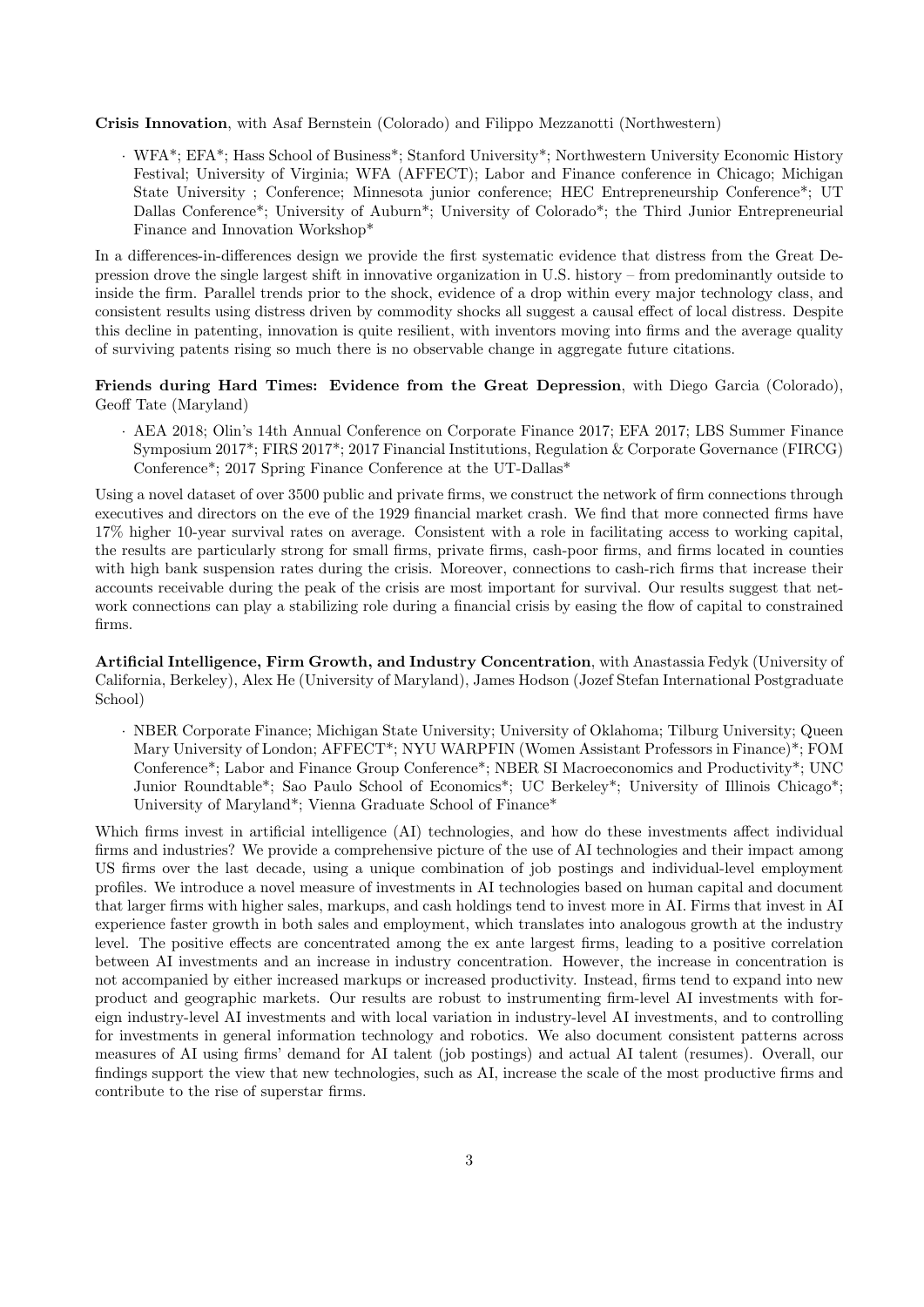Does Antitrust Enforcement Affect Industry Dynamics? Evidence from 40 Years of US DOJ Lawsuits, with Simcha Barkai (BC), Jessica Jeffers (Chicago), Ezra Karger (Chicago), and Ekaterina Volkova (U Melbourne)

· Labor and Finance Group Conference; Entrepreneurship Junior Group Online Seminars; Columbia University; University of Warwick\*; University of Melbourne\*; NYU WARPFIN (Women Assistant Professors in Finance)\*

We construct a comprehensive dataset of antitrust lawsuits filed by the Department of Justice (DOJ) between 1980 and 2018, that includes the geographic scope and industries of the targeted companies. We find a continued secular decline in the number of antitrust lawsuits filed by the DOJ relative to the early 1980s, with wide variation across industries. We use this new dataset to study the systematic effect of antitrust lawsuits on industry dynamics, as measured by employment growth. We compare the employment growth of a nontradable industry located in a particular state that is the target of a DOJ lawsuit with the same non-tradable industry located in other states. In an event-study framework, we find that employment is relatively stable in the years leading up to antitrust lawsuits, but increases significantly in the years immediately following the lawsuit. The effect is stronger for local lawsuits and lawsuits remedying older violations. Our results suggest that antitrust enforcement has an important role in curbing anticompetitive behavior by firms and has a positive effect on aggregate outcomes.

The Color of Money: Federal vs. Industry Funding of University Research, with Alex Xi He (University of Maryland), Sabrina Howell (NYU), Elisabeth Perlman (U.S. Census Bureau), Joseph Staudt (U.S. Census Bureau)

· MIT; NBER SI Science of Science Program\*; NYU\*; virtual Finance in the Cloud conference\*; NSF SI Future of IP conference\*

Universities are an important source of new knowledge. U.S. universities have traditionally relied on federal government funding, but since 2000 the federal share has declined while the private industry share has increased. This paper offers the first causal comparison of federal and private university research funding, focusing on patenting and researcher career outcomes. We begin with unique data on grants from 22 universities, which include individual-level payments for everyone employed on all grants for each university-year. We combine this with patent and Census data, including national IRS W-2 histories. We instrument for an individual's source of funding with government-wide R&D expenditure shocks within a narrow field of study. These funding supply changes yield a set of compliers who are pushed away from federal funding and into private funding. We find that a higher share of federal funding causes fewer but more general patents, much more high-tech entrepreneurship, a higher likelihood of remaining employed in academia, and a lower likelihood of joining an incumbent firm. Increasing the private share of funding has opposite effects for most outcomes. It appears that private funding leads to greater appropriation of intellectual property by incumbent firms.

# DISCUSSIONS

#### 2020

#### 2019

- · Borgschulte, Guenzel, Liu, Malmendier: CEO Stress and Life Expectancy: The Role of Corporate Governance and Financial Distress, FOM
- · Liu, Mao, Tian: The Role of Human Capital: Evidence from Corporate Innovation?, AFA
- · Ewens, Townsend: Are Early Stage Investors Biased Against Women?, AFA

#### 2018

- · Ewens, Gorbenko, Korteweg: Venture Capital Contracts, LBS Private Equity Conference
- · Lindsey, Stein: Angels, Entrepreneurship, and Employment Dynamics: Evidence from Investor Accreditation Rules, Cavalcade
- · Brown, Martinsson, Thomann: Environmental Policy and Technical Change: Pollution Taxes, Access to

<sup>·</sup> Baghai, Silva: The Impact of Going Public on the Firm's Human Capital, AFA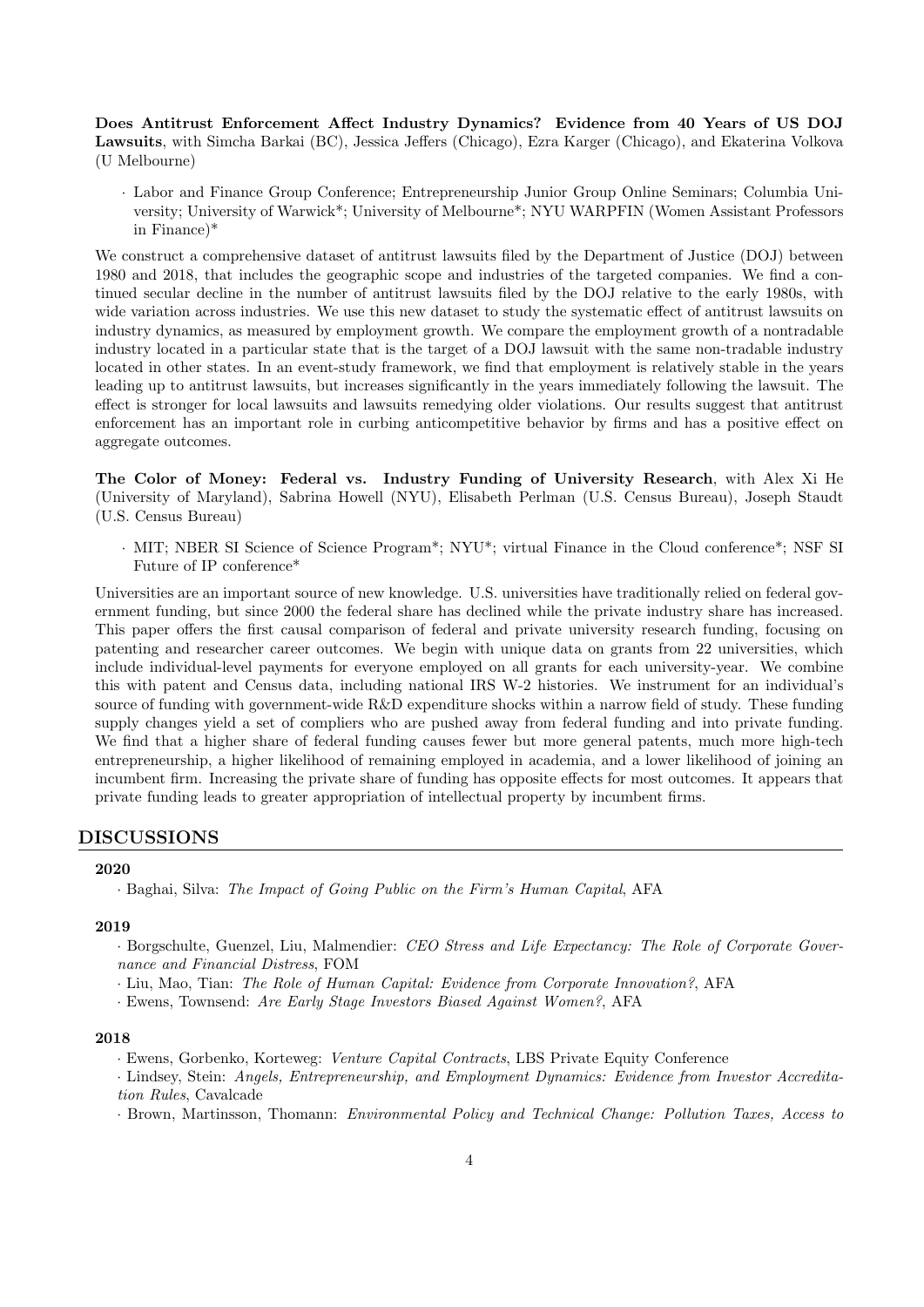Finance, and Firm Absorptive Capacity, HoF-MFS conference on Sustainable Finance · Choi, Lou, Mukherjee: The Effect of Superstar Firms on College Major Choice, Miami Behavioral Finance Conference

### 2017

· Nanda, Samila, Sorenson: The Persistent Effect of Initial Success: Evidence from Venture Capital, Tuck Private Equity and Entrepreneurship Research Conference

· Barbosa, Bilan, Celerier: Credit Supply Shocks and Human Capital: Evidence from a Change in Accounting Norms, EFA

· Xu: Skilled Labor Supply and Corporate Investment: Evidence from the H-1B Visa Program, SFS Cavalcade

· Burton, Dahl, Canales, Huesch, Sorenson: Startup Employees, KIFERC

#### 2016

· Lin, Schmid, Sun: Conflict or Collusion? How Employees in the Boardroom Affect Management Compensation, EFA

· Rettl, Stomper, Zechner: The Stability of Dividends and Wages: Effects of Competitor Inflexibility, SFS Cavalcade

# REFEREE

Journal of Finance; Review of Financial Studies; Journal of Banking and Finance; Management Science; Journal of Labor Economics; Journal of Empirical Finance; Quarterly Journal of Economics; Review of Finance; Review of Corporate Finance Studies

# CONFERENCE COMMETTEE

Labor and Finance Online Seminars; EFA; Cavalcade; Colorado Finance Summit; Junior Entrepreneurial Finance and Innovation Workshop; Rising Five-Star Workshop

# TEACHING

Entrepreneurial Finance, 2019-2021

Entrepreneurial Finance and Private Equity, 2016-2017, 2017-2018

Corporate Finance, 2015

### EMPLOYMENT

| <b>Research Assistant</b> , University of North Carolina, Chapel Hill, NC<br>· Anil Shivdasani, Christian Lundblad, Geoffrey Tate                 | 2011 to 2016 |
|---------------------------------------------------------------------------------------------------------------------------------------------------|--------------|
| Balance Sheet Analyst, Regions Financial Corp, Birmingham, AL<br>· Formulated forecasts of Net Interest Income for a \$140 Bln bank balance sheet | 2008 to 2009 |
| <b>Research Assistant</b> , the University of Alabama, Tuscaloosa, AL                                                                             | 2007 to 2008 |
| <b>Project Coordinator, Centre for Strategic Design, Kharkiv, Ukraine</b>                                                                         | 2004 to 2005 |

# SKILLS  $\Diamond$  CERTIFICATIONS

| Computer:  | SAS, SQL, Stata, Perl, C++, Bloomberg, Linux                                                        |
|------------|-----------------------------------------------------------------------------------------------------|
| Languages: | English (fluent), Russian (native), Ukrainian (basic)                                               |
|            | <b>Certification:</b> Passed all three levels of the Chartered Financial Analyst (CFA) examinations |